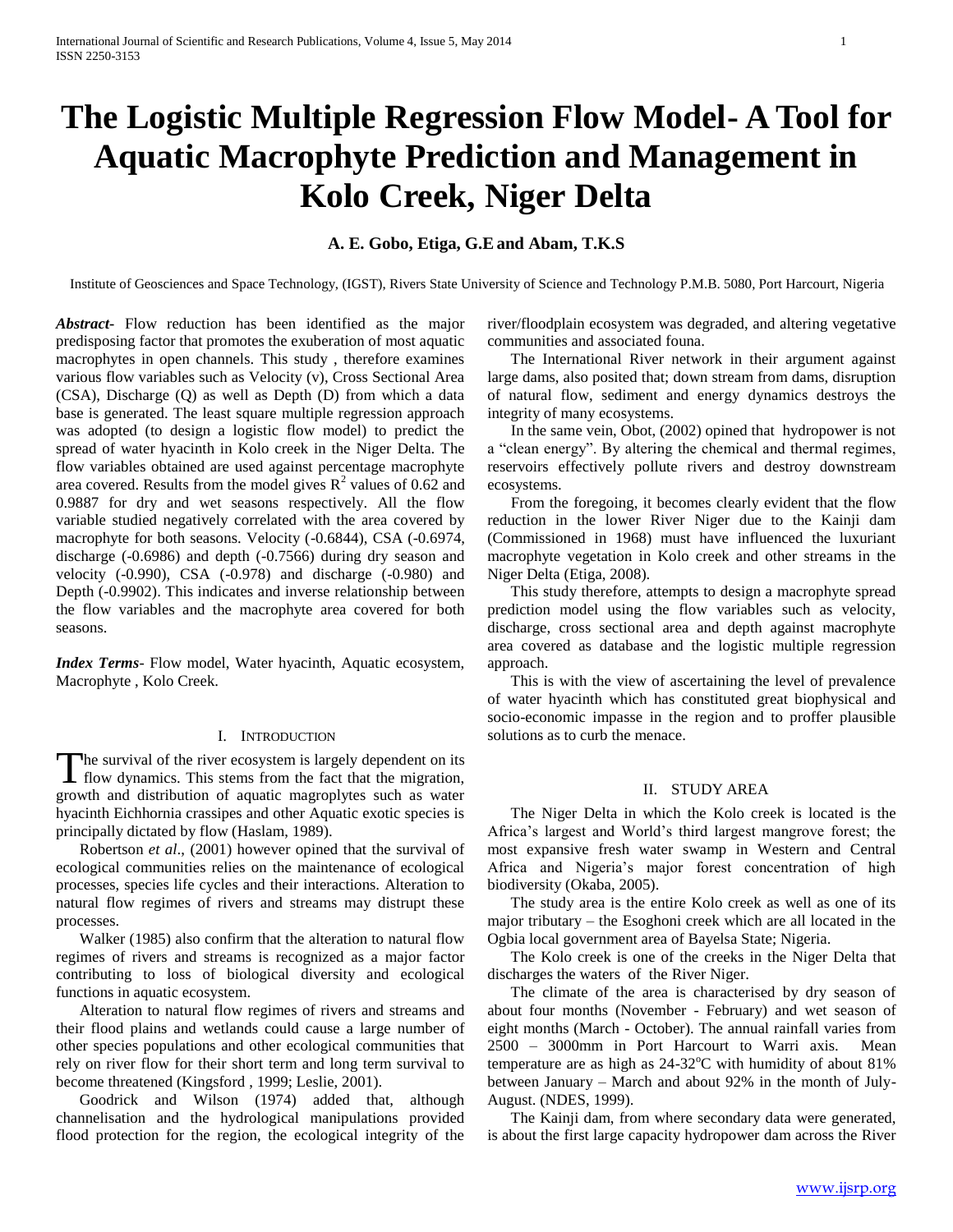Niger. (Iloje, 2003). It is presently located in Borgu local government area of Niger State, North-western Nigeria. It was commissioned in 1968 and since then, the hydrology of the River Niger (both upsteam and down stream) has undoubtedly been

interfered with. It has a reservoir capacity of  $15,600 \times 10^6$  cubic metres and a spill way design of about 7900m2/s (Abam, 1999).



**Fig. 1: Map of Nigr Delta showing sampling stations in Kolo Crek**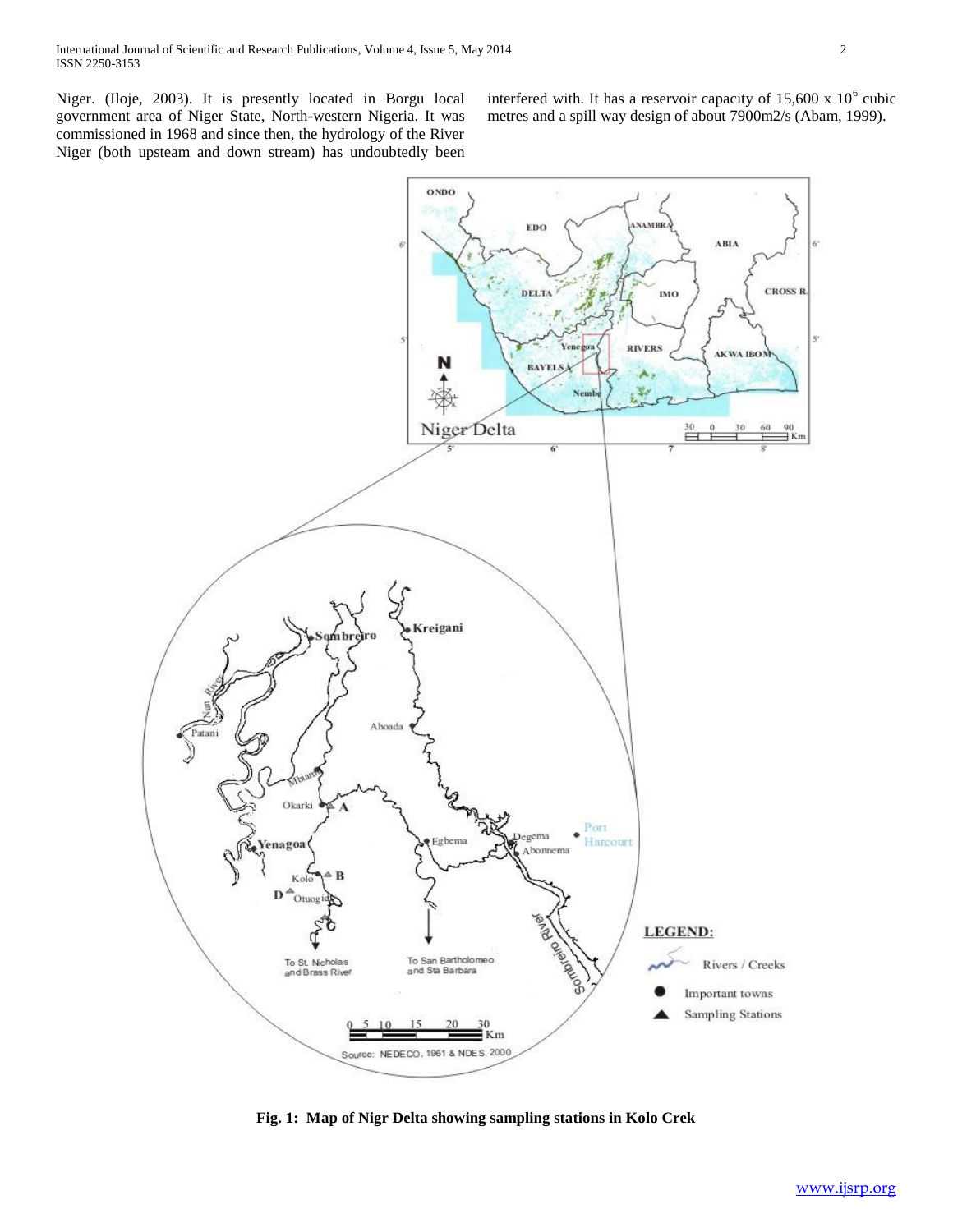International Journal of Scientific and Research Publications, Volume 4, Issue 5, May 2014 3 ISSN 2250-3153

#### III. METHODOLOGY

 Four sampling stations were established (at intervals of about 3 kilometres) along the River system. These include Okarki, Kolo, Otuogidi and the tributary of Esoghoni which are represented by A, B, C and D respectively fig (1). Each or these station were further divided into twelve (12) units out of which three (3) were randomly selected.

 The float gauge technique was used to generate data for flow velocity (v) and discharge (Q) of the channels.

 $V = \partial x / \partial t$  …………... (1) Q = VA …………. (2)

Where A is the cross-sectional area of the channel given by  $A = I_a^b$  $\dots\dots\dots$  (3)

The area of stream covered by macrophyte was obtained by dividing the surface areas into strips. The percentage macrophyte covered was determined by either the Simpson's rule given by

$$
A = S/3 [(F+L) + 4E+2R] \dots (4)
$$

Or the Trapezoidal rule given by

$$
A = d/2 [h1 + hn + 2 (h2 + h3 + h4 + h5 + hn)] \dots (5)
$$

 Depending on whether the number of strips are odd or even numbered respectively.

## IV. RESULTS AND DISCUSSION

 For this study to be desirable and relevant it becomes very necessary to design a least square deterministic multiple regression flow model. This would account for the effect of all the flow variables considered; velocity (X1), Area of crosssection  $(X2)$  discharge  $(X3)$  and depth  $(X4)$  on the macroplyte area covered (y) for the dry and wet seasons respectively.

#### **Table 1: Dry season flow data for all stations**

| <b>Station</b> |      |      |       | X3   | X4    |
|----------------|------|------|-------|------|-------|
| Okarki         | 63.2 | 2.0  | 210.4 | 42.3 | 162.3 |
| Kolo           | 70.8 | 2.03 | 21.4  | 43.6 | 154.2 |
| Otuogidi       |      | 2.03 | 22.1  | 43.4 | 156.3 |
| Esoghoni       | 86.3 | .46  | 6.9   | 10.3 | 93.6  |

| Table 2: Wet season flow data in all stations |  |  |  |
|-----------------------------------------------|--|--|--|
|-----------------------------------------------|--|--|--|

| <b>Station</b> |      |       |       | X3    | X4    |  |
|----------------|------|-------|-------|-------|-------|--|
| Okarki         | 28   | 19.08 | 102.6 | 1948  | 338.8 |  |
| Kolo           | 28.3 | 1946  | 100.1 | 2033  | 346.0 |  |
| Otuogidi       | 31.0 | 18.96 | 102.8 | 1956  | 330.8 |  |
| Esoghni        | 43.5 | 17.78 | 37.9  | 674.2 | 168.3 |  |

The proposed model is given by

 $Y = a_0 + a_1x_1 + a_2x_2 + a_3x_3 + a_4x_4 + E \dots$ 

# Where

 $A_0$ ,  $a_1$ ,  $a_2$ ,  $a_3$ ,  $a_4$ , are constant; E is the random error component, Y is the dependent variable, while x1,  $x_2$ ,  $x_3$ , and  $x_4$  are the independent variables.

## **DRY SEASON REGRESSION MODEL**

|  |  |  | Table 3: Dry season flow variables on macrophyte cover. |
|--|--|--|---------------------------------------------------------|
|--|--|--|---------------------------------------------------------|

| Variables | Mean  |          | Coeff.   | ${\bf D}^2$ |        |  |
|-----------|-------|----------|----------|-------------|--------|--|
|           | 1.89  | $-0.756$ | 5.496    |             |        |  |
| CSA       | 17.75 | $-0.987$ | $-0.410$ | 0.62        | 318.35 |  |
|           | 35    | $-0.989$ | 5.580    |             |        |  |
|           | 141.6 | $-0.988$ | $-3.150$ |             |        |  |

From the results in Table (3), the dry season least square model is given by:

 $Y = 318.35 + 5.5x1 - 0.4103x2 + 5.58x3 - 3.15x4$  with a  $R^2$  value of 0.62.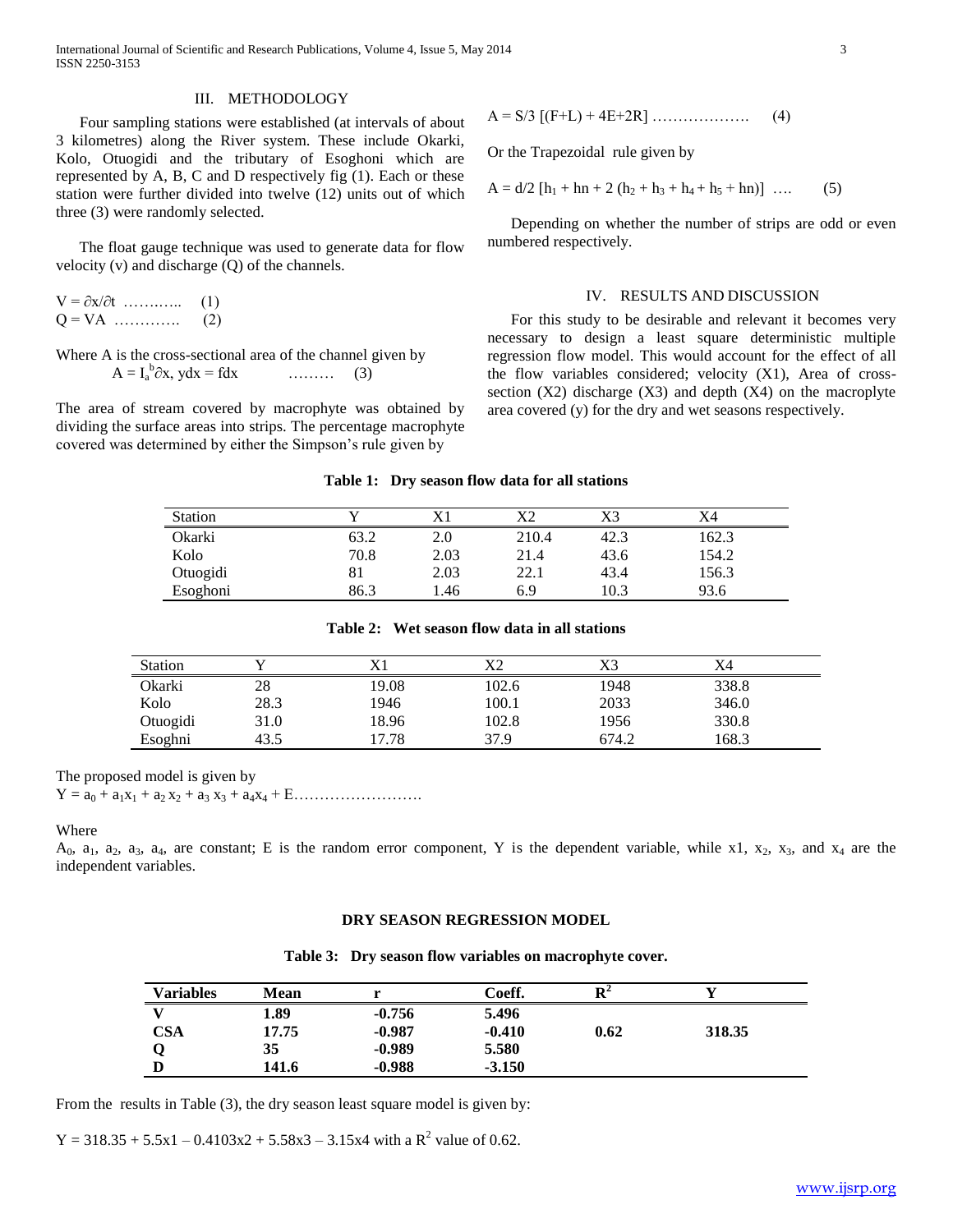# **WET SEASON REGRESSION MODEL**

**Table 4: Wet season flow variables on macrophyte cover**

| Variables  | Mean   |          | Coeff.   | D4   |           |
|------------|--------|----------|----------|------|-----------|
|            | 18.75  | $-0.990$ | 47.690   |      |           |
| <b>CSA</b> | 85.68  | $-0.999$ | 0.338    | 0.98 | $-701.51$ |
|            | 1653.3 | $-0.993$ | 0.018    |      |           |
|            | 294.64 | $-0.995$ | $-0.715$ |      |           |

From the result as shown in Table 4, the least square regression model for wet season is given by:

 $Y = -709.51 + 47.7x1 + 0.3382x2 + 0.0187x3$ 

-0.7157x4

To see how well the model predicts the macropyte area covered during the wet season period, we have  $R2 = 0.9887$ .

# V. MODELLING SCENARIOS

 Considering the annual flow variations of the rivers and creeks in the Niger Delta it becomes imperative to model some scenarios as to test the usefulness of the least square multiple regression models for both seasons.

# **Case 1:**

 In the dry season months of January – March of a particular year, the mean flow indices of the system are measured as: velocity(x1) = 1.49cm/S, CSA (x2) =  $6.7$ m<sup>2</sup>, Discharge (x3) =  $10.3 \text{cm}^3/\text{s}$ , and Depth (x4) = 93.6cm. Estimate the percentage area of the system that would be covered by water hyacinth within the period.

## **Solution**

$$
Y = 318.35 + 55x1 - 0.4103x2 + 5.58x3 - 3.15x4
$$
  
= 318.35 + 5.5 (1.49) - 0.4103 (6.7) + 5.58 (10.3)  
- 315 (93.6)  
= 318.35 + 8.95 - 2.749 + 57.47 - 294.84 = 86.42

 This implies that about 86.43% of the system would be covered by water hyacinth during the dry season period.

#### **Case 2:**

 During the wet season period of a particular year, the flow variables of the Kolo creek were measured as:

 $X_1 = 17.78$ cm/s,  $X_2 = 37.9$ m<sup>2</sup>,  $X_3 = 674.2$ cm3/s and  $X_4 = 168.3$ cm.

 Estimate the percentage area of the system that would be covered by water hyacinth.

#### **Solution**

 $Y = -709.58 + 47.78x1 + 0.3382x2 + 0.0187x3 - 0.7157x4$  $= 709.38 + 47.7 (17.78) + 0.3382 (37.9) + 0.0187 (674.2) -$ 0.7157 (168.3).  $=$   $-709.5 + 847.93 + 12.82 + 12.61 - 120.45 = 43.63$ 

 This implies that about 43.63% of the system would be covered by water hyacinth within the period.

# VI. CONCLUSION AND RECOMMENDATIONS

 The Logistic Multiple Regression Flow Model described in this study could be quite valuable in predicting the state of spread and distribution of water hyacinth or other fresh water aquatic macrophytus. Undermine the fact that other environmental factors such as turbidity. Chemical composition of water body eutrophication; light penetration (Harvey et at, 1978) as well as temperature of water body (Haslem, 1978) could also influence aquatic macrophyte growth. The inclusion of some or all of these varieties could further enhance the efficacy of the flow model. This is however dependent on the environmental characteristics of the system. It is also worthy of note that all other environmental variables (turbidity, chemical composition, light penetration and temperature) are dependent on the flow dynamics of the system (Haslam, 1978).

 Thus, when the rate of spread of water hyacinth of a system is ascertained possibly through the logistic multiple regression flow model. The choice of the management or mitigation option for the weed becomes more feasible and plausible.

#### **REFERENCES**

- [1] Abam, T.K.S., (1999). Impact of dams on the hydrology of the Niger Delta. Bull, Int. Assoc. Engin. Geol. And Environ. 57, 239-251.
- [2] Etiga, G. E. (2008). The flow effects of the Kainji Dam on the distribution of water Hyacinth in Kolo Creek in Bayelsa State. M. Phile Project Thesis, Rivers State University of Science and Technology, Port Harcourt, Nigeria.
- [3] Goodrick R. L. and Wilson J.F. (1974). Studies of floodplain vegetation and water level fluctuation in Kissimmee River Valley. South Florida Water Management District Technical 74 – 82.
- [4] Harvey, L.S.; Julian, M.H. and Wright, A.D.; (1997). Water Hyacinth: A tropical world wide problem and methods of control, proceedings of the first meeting of the International water Hyacinth consortium, world Bank.
- [5] Haslem, S.M., (1978). River plants; the macrophytes vegetation of water courses. London. Cox and Wymal Ltd.
- [6] Iloje, M. P. (2003). Geography of West Africa. London Macmillan Press. Ltd.
- [7] Kingsford, R.T; (1995). Ecological effects of river management in New south Wales. In conserving biodiversity. Threats and solution Sydney; survey Beatty and sons. PP. 144-161.
- [8] Leslie, D.J. (2001). Effect of river management on the colonially nestling water bird in the Bahalmhmillewa forest in South Eastern Ausgulative Rivers: Research and Management 17: 21 – 36.
- [9] NDES, (1995). Niger Delta Environmental Survey Phase I Report, Vol. 1-4, Lagos, Nigeria.